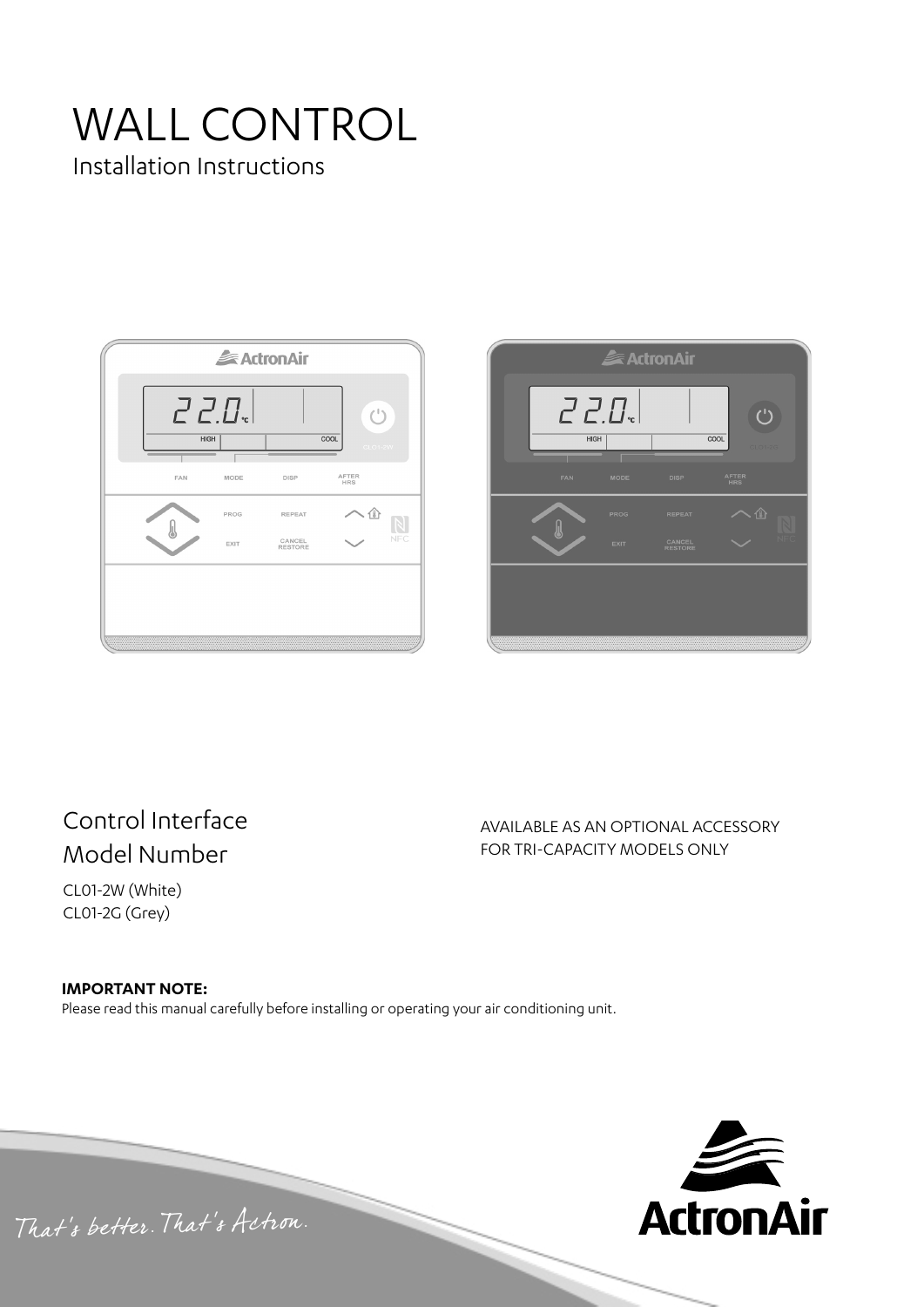# **Table of Contents**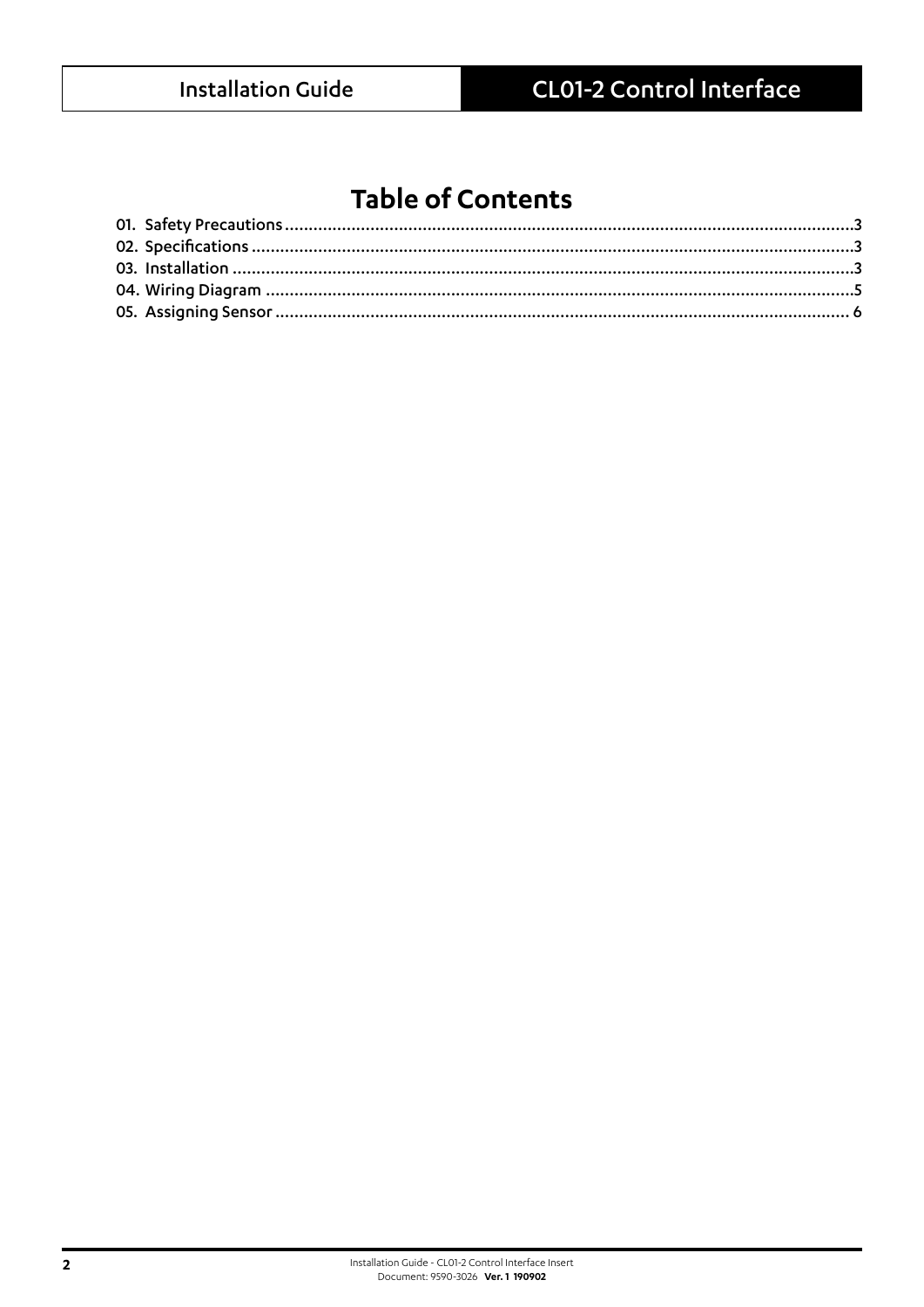## **01. Safety Precautions**

- Read all instructions in this manual before operating the air conditioning unit. Failure to do so may result in damage to the unit and void your warranty.
- 2. Turn off the power supply to the unit and follow necessary Lock Out & Tag Out procedures to ensure that power supply is not re-energised accidentally.
- 3. This control interface has power supply from ActronAir CM100 controller via screwed terminals and twisted pair data cable. Ensure that this unit is not installed on voltages other than specified.
- 4. Make sure that the unit installation complies with all relevant council regulations and building code standards. All electrical wiring must be in accordance with current electrical authority regulations and all wiring connection must follow the electrical diagrams provided.
- 5. WH&S rules and regulations must be observed and will take precedence during installation process.
- 6. Only use this Control Interface with an ActronAir air conditioner as described in this installation guide.

## **02. Specifications**

- Voltage: 12VDC +/- 10%
- Operating conditions: -10 to  $60^{\circ}$ C, <90% RH non-condensing
- Storage conditions: -20 to 70 $\mathrm{^{\circ}C}$ , < 90% RH non-condensing
- Data: RS485 / 4 Core (2 Pair) Twisted Pair 7/0.20 (AWG24) Shielded Data Cable, Maximum Cable Length up to 200m

### **NOTE**

Do not use ActronAir 4 Core Data Cable Part Numbers: 4070-003 / AMDC4 or Non-Twisted Pair multi core cable.

# **03. Installation**

### **1. Remove front cover, as shown in the diagram below**

- Insert and gently twist screwdriver into the slot at the side of the Control Interface. Do this procedure alternately between the two slots until the front of the control separates from the back cover.
- Use large enough flat blade screwdriver to fit into the slot in order to avoid damaging the Control Interface.



### **2. Remove back cover, as shown in the diagram below**

- Insert and gently twist screwdriver into the slot at the top and the bottom of the Control Interface. Do this procedure alternately between the four slots until the back cover of the control separates.
- Use large enough flat blade screwdriver to fit into the slot in order to avoid damaging the Control Interface.

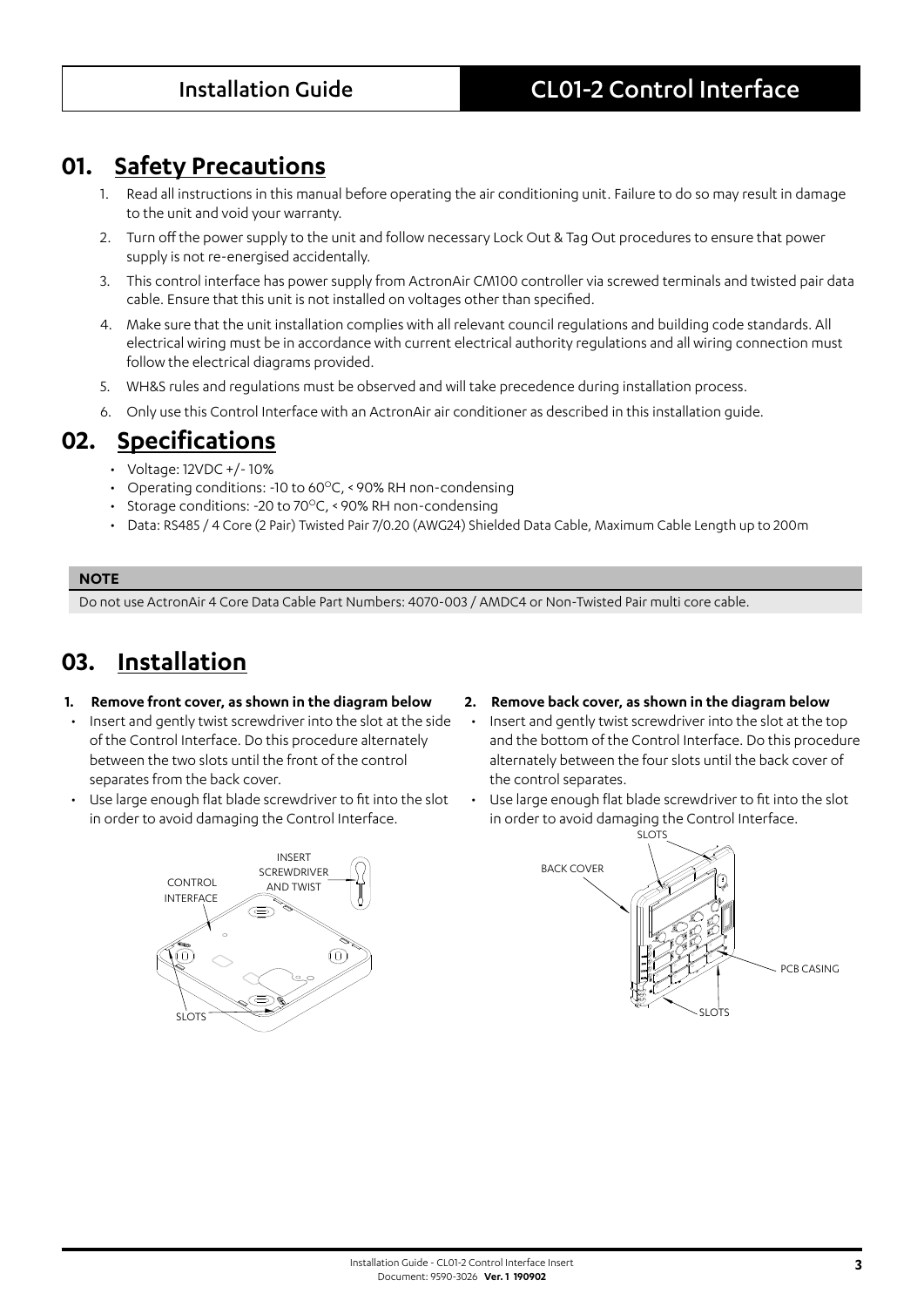# Installation Guide CL01-2 Control Interface

### **3. Mount back cover to the wall**

- Mount the back cover to the wall with screws via screw holes. If required, the use of a plasterboard mounting bracket is recommended to mount the back cover to the wall.
- Ensure that the Control Interface back cover is aligned and leveled on the wall before tightening the screws.



### **5. Attach PCB casing to the back cover**

- Attach the PCB casing by aligning with the back cover mounted on the wall.
- Ensure the PCB casing makes a 'click' sound after mounting.



PCB CASING

- **4. Connect wiring at the back of Control Interface**
- Ensure that all wiring is tightly connected. All wiring must be in accordance with the provided wiring diagram.



- **6. Attach the front cover, as shown in the diagram below**
- After attaching the front cover, check that the Control Interface is aligned and leveled on the wall.



### **NOTE**

Front cover can be removed even after installation. Press at the bottom of the control interface and pull the front cover.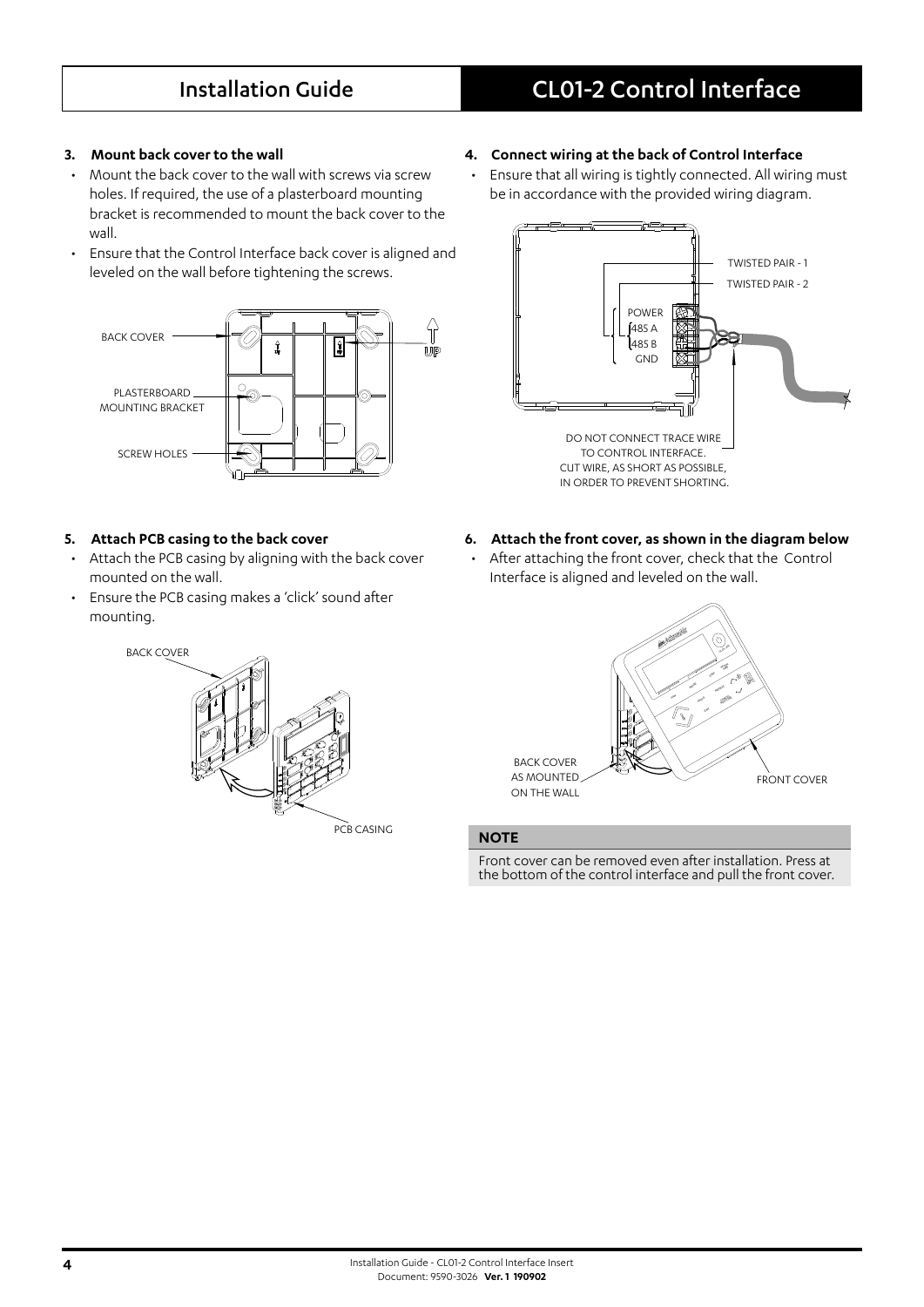## **04. Wiring Diagram**

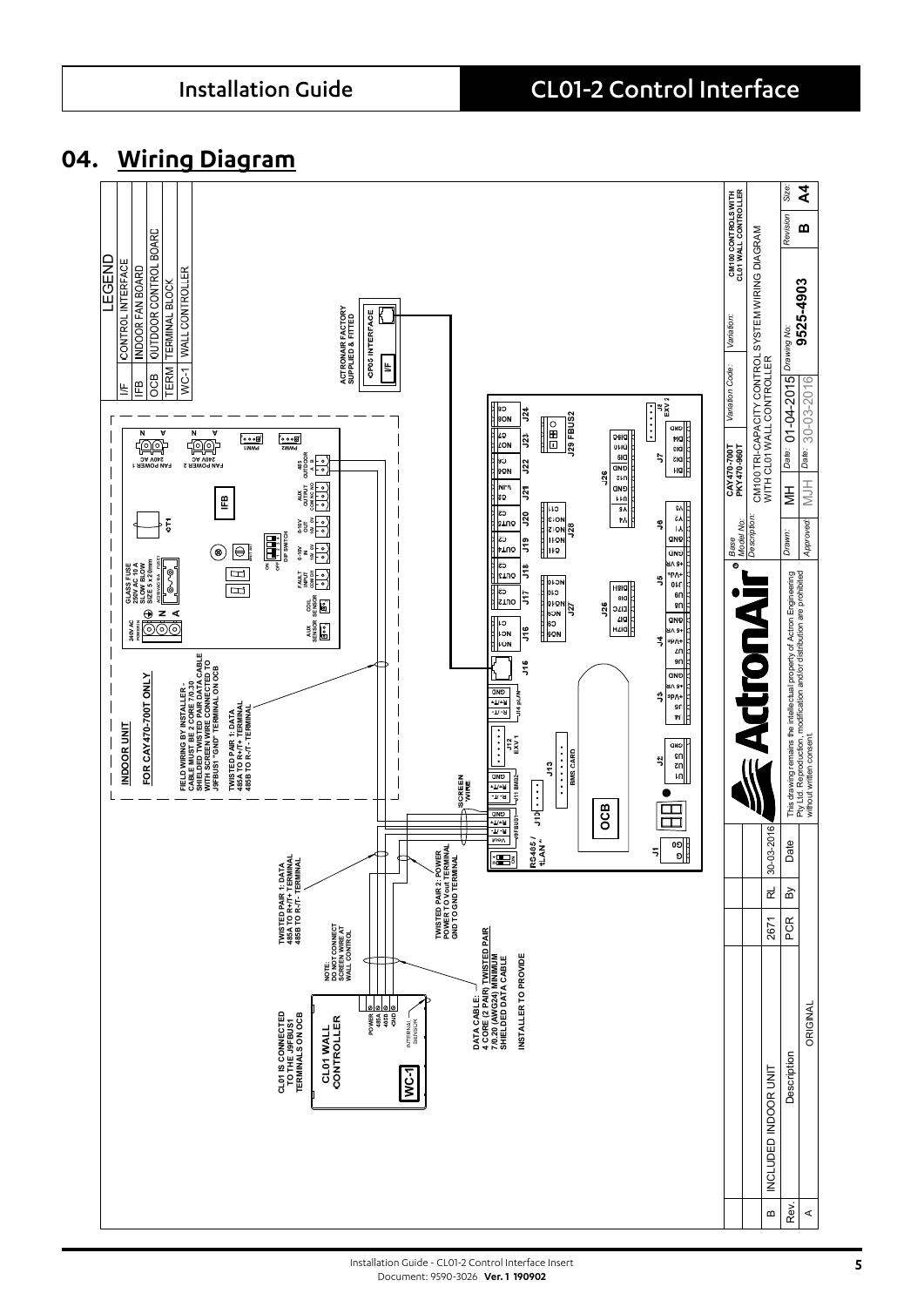### **Important Notes for Return Air Temperature Sensor**

### **• SPLIT DUCTED UNITS (CAY/EVY or ELY)**

Leave the factory fitted Return Air Temperature Sensor in place. If disconnected, a fault will be registered and displayed in the screen. See the Split System Installation Guide, **Air Temperature Setup** for more details.

### **• PACKAGE UNITS (PKY)**

You must connect the factory supplied Return Air Temperature Sensor. If not connected, a fault will be registered and displayed in the screen. Please refer to wiring diagram provided with your unit. See the Split System Installation Guide, **Air Temperature Setup** for more details.

• Follow the steps for assigning sensors, below, for the weighting of influence for both the return air temperature sensor and the built-in CL01-2 sensor. Note that the Control Interface displays shown below are for Split Ducted Units, these are for illustration purposes only. Displays for Package Units are without **Use INDOOR sensor** parameter.

# **05. Assigning Sensor**

The CL01-2 Control Interface built-in sensor can be use to read your room temperature in combination with the return air temperature sensor. This can be assigned via Service menu, as follows:

### **Service Menu — f. Service settings — c. Thermoregulation — Thermoregulation 02**

### **Display Progression:**



### **NOTE**

Thermoregulation is under Service settings sub-level menu and password protected, enter the Service Password (7378) in order to access this sub-menu.

From **Thermoregulation 02** sub-level menu, you have the option to use 0% up to 100% CL01-2 sensor reading as follows:

| Probe weight value | <b>CL01-2</b><br><b>Sensor Reading</b> | <b>Room Air Temp</b><br><b>Sensor Reading</b> | <b>Example Display*</b><br>(CP05 / CP10)                                                                                                                                                                                                                                    |                   |
|--------------------|----------------------------------------|-----------------------------------------------|-----------------------------------------------------------------------------------------------------------------------------------------------------------------------------------------------------------------------------------------------------------------------------|-------------------|
| $0***$             | $0\%$                                  | 100%                                          | Gfc2<br>Thermoregulation<br>Room Temperature<br>Use INDOOR sensor<br>After Hours SW & Temp<br>Probe weight value<br>Room Temp.<br>Wall Cont Temp.<br>$^{18.0\degree}_{26.8\degree}$ c<br>$^{18.0\degree}$ c<br>Control Value                                                | **Default setting |
| 40                 | 40%                                    | 60%                                           | Gfc2<br>Thermoregulation<br>Room Temperature<br>Use INDOOR sensor<br>Arter Hours SW & Temp<br>Probe weight value<br>Room Temp.<br>$\begin{array}{c} 40 \\ 18.0^{\circ} \text{c} \\ 26.8^{\circ} \text{c} \end{array}$<br>Wall Cont Temp.<br>$18.0^\circ$ c<br>Control Value |                   |
| 50                 | 50%                                    | 50%                                           | Gfc2<br>Thermoregulation<br>Room Temperature<br>Use INDOOR sensor<br>After Hours SW & Temp<br>Probe weight value<br>Wall Cont Temp.<br>50<br>$^{18.0^{\circ}c}_{26.8^{\circ}c}$<br>$18.0^\circ$ c<br>Control Value                                                          |                   |
| 100                | 100%                                   | 0%                                            | Gfc2<br>Thermoregulation<br>Room Temperature<br>Use INDOOR sensor<br>After Hours SW & Temp<br>Probe weight value<br>Wall Cont Temp.<br>Wall Cont Temp.<br>100<br>$\frac{18.0}{26.8}$ c<br>$18.0^\circ$ c<br>Control Value                                                   |                   |

**\* Legend:**

**Room Temp.** = Return Air Temp Sensor Reading **Wall Cont Temp.** = CL01-2 Built -In Sensor Reading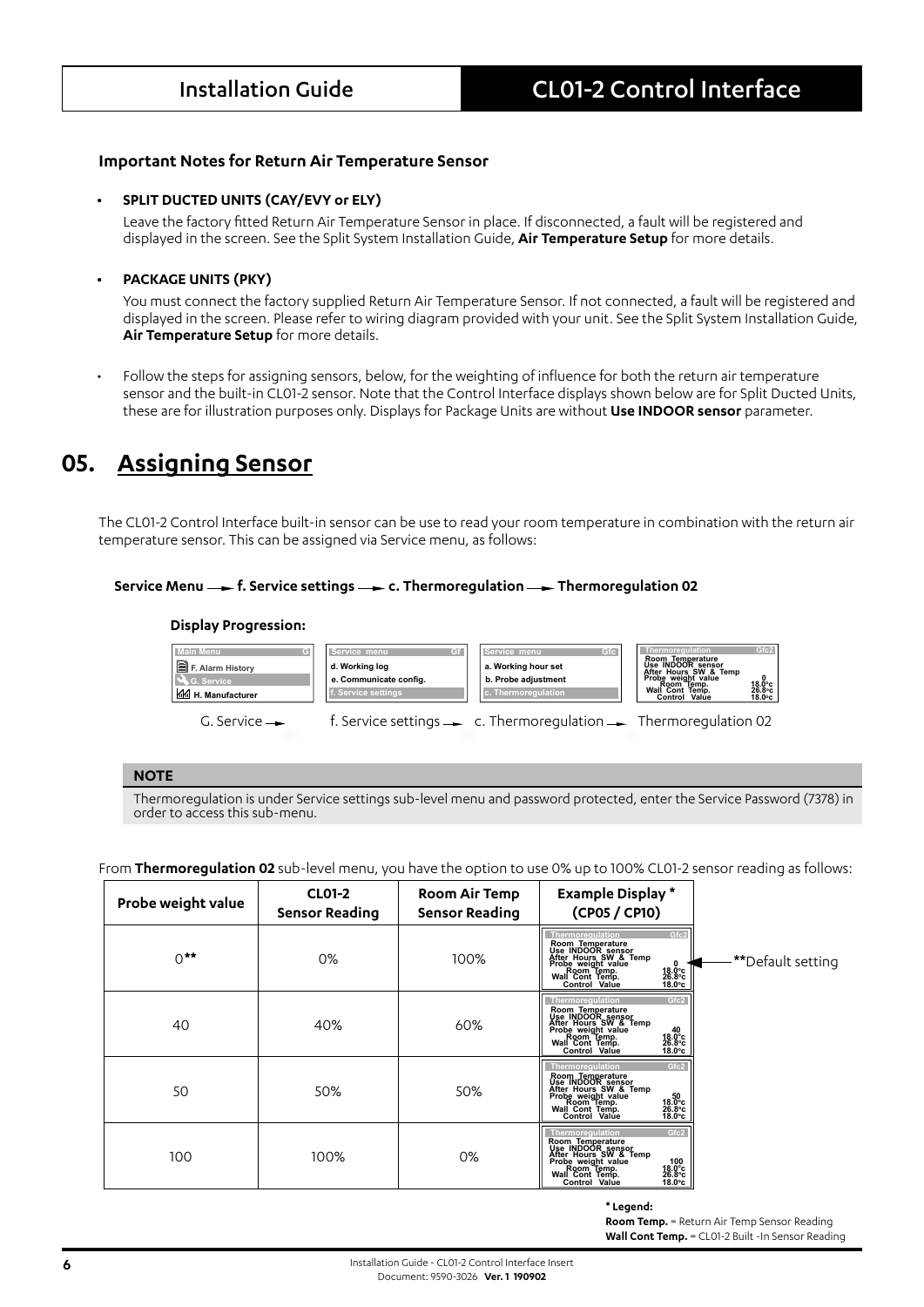### **NOTE**

The Control Value is determined by the following example:

### **Control Value calculation at Probe weight value of 50% :**

Control Value = 50% Room Temp + 50% Wall Cont Temp

- $=(0.5 \times 18.0) + (0.5 \times 26.8)$
- $= 9.0 + 13.4$
- = 22.4<sup>o</sup>C (Displayed on CL01-2 as **INSIDE** temperature when  $\Diamond$  **button is pressed)**

### **Important Note For Split Ducted Tri-Capacity Models:**

By default, the Return Air Temperature Sensor is connected to the Indoor Board. As an option, this can be wired to the Outdoor Board which will require changing the sensor setting from **INDOOR sensor** to **OUTDOOR sensor** via Thermoregulation **Gfc2**, as shown on the right.

| Thermoregulation                                                                                                                  | Gfc2                                     |                                                                         |
|-----------------------------------------------------------------------------------------------------------------------------------|------------------------------------------|-------------------------------------------------------------------------|
| Room Temperature<br>Use OUTDOOR sensor<br>After Hours SW & Temp<br>Probe weight value<br>Room Temp.<br>Wall Cont Temp.<br>Control | 50<br>18.0°C<br>26.8°C<br>$18.0^\circ c$ | Change setting from<br><b>INDOOR sensor to</b><br><b>OUTDOOR sensor</b> |